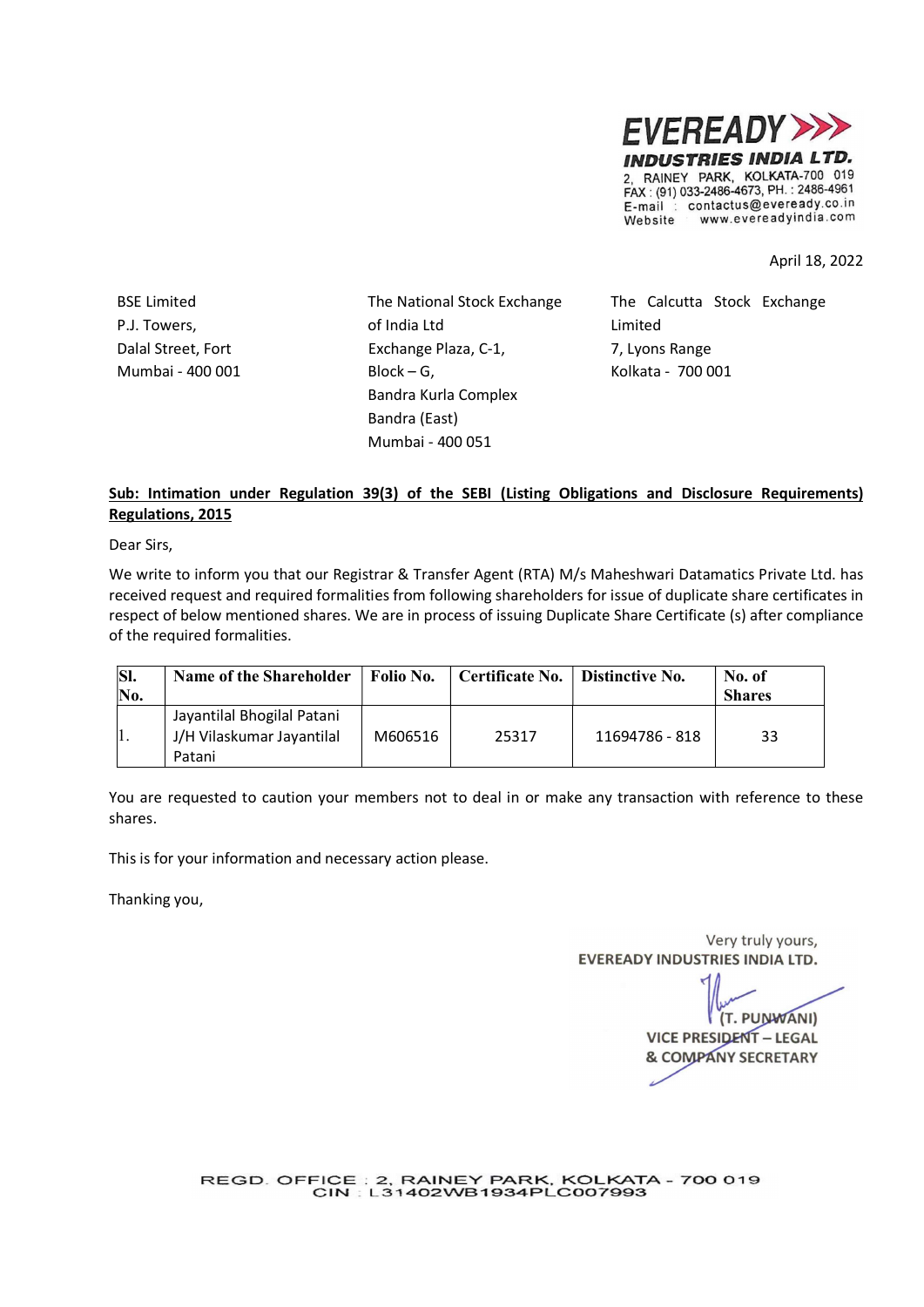**MAHESHWARI DATAMATICS PVT. LTD. Received Contents Not Verified** 1 6 APR 2022  $E114DUP |TMN$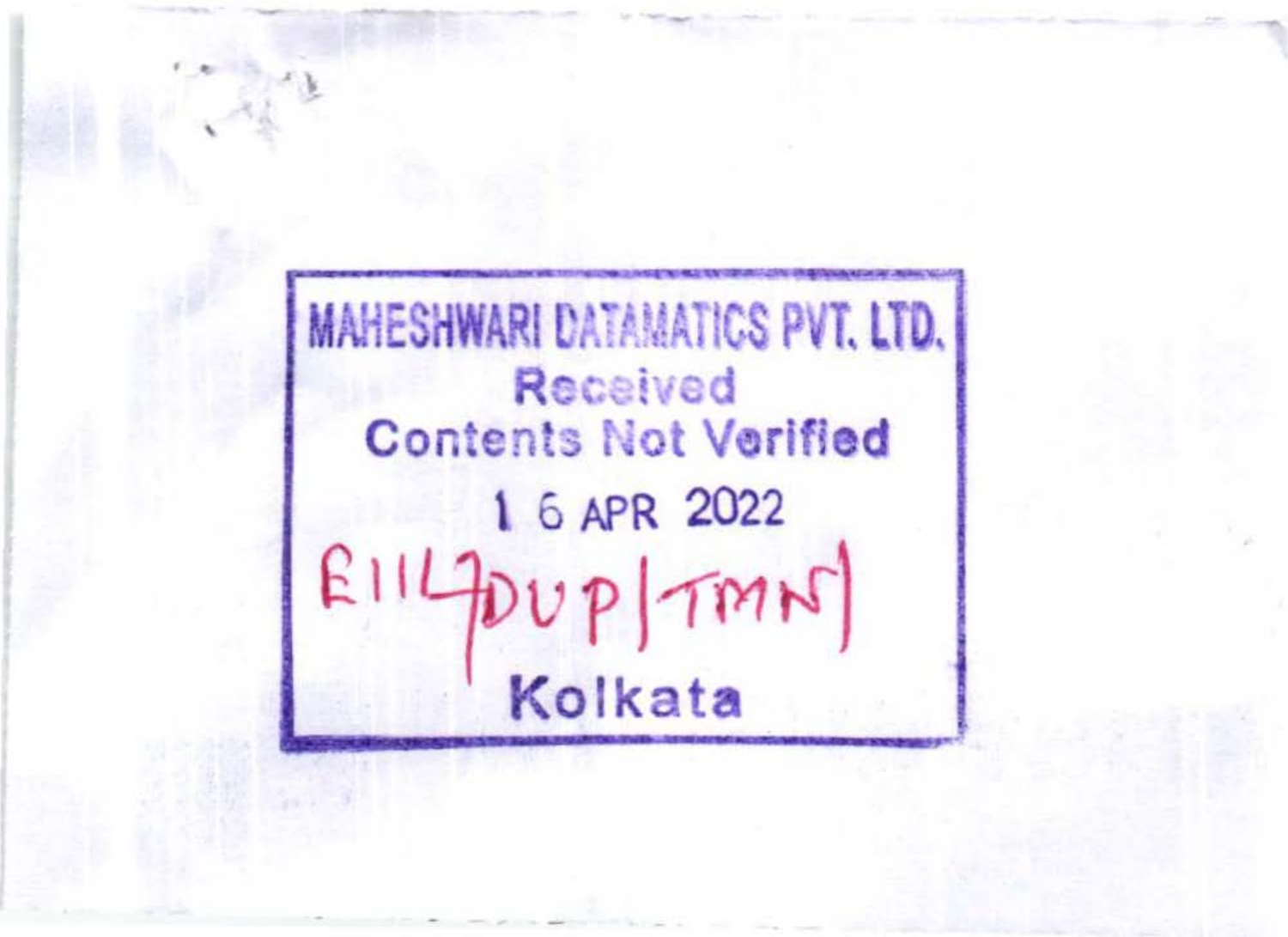